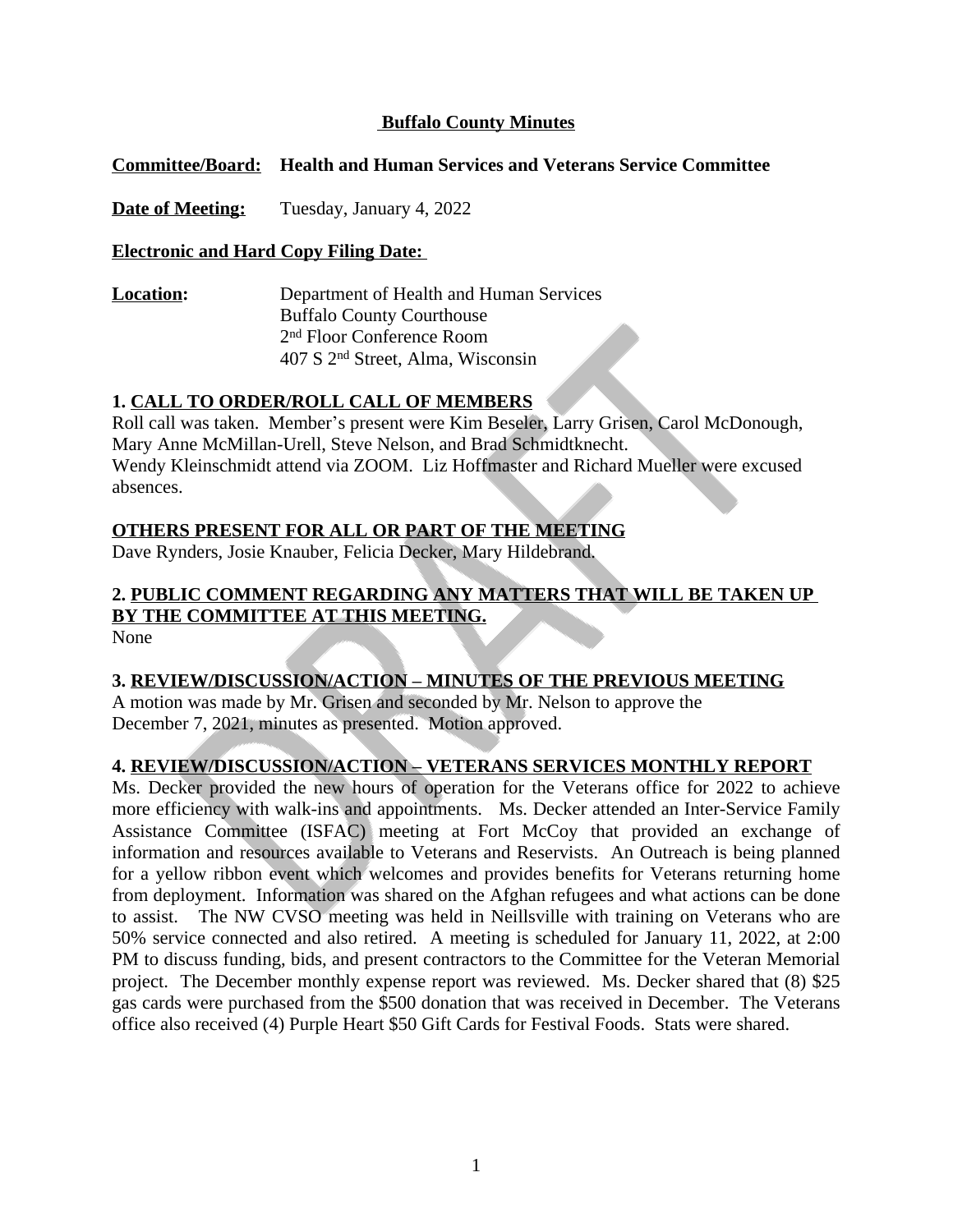## **5. VETERANS SERVICES MONTHLY VOUCHERS**

Ms. Decker reported there were no monthly vouchers to be approved.

#### **6. REVIEW/DISCUSSION/ACTION – PUBLIC HEALTH UNIT REPORT**

Ms. Knauber presented the Public Health report from November 21, 2021, to December 20, 2021. The monthly investigation/case reports were shared. A chart was shared with a breakdown of where clinics were held and the number of vaccines that were administered (Pfizer, J&J, and Flu).

The population of Buffalo County is 13,031 with the following data provided: \*60.7% (7,905) Percent of residents with at least one dose \*58.0% (7,560) Percent of residents who have completed the vaccine series

Ms. Knauber shared information on the COVID-19 Omicron variant which is more contagious than previous variants. Cases are expected to double every 3 to 4 days. Omicron has been detected in Wisconsin. A chart was presented by Ms. Knauber on the daily positive/probable cases and new hospitalizations. Ms. Knauber is considering reopening the Emergency Operation Center (EOC) which consists of a group of people that pool resources figuring out what resources are needed and how to move forward with responses to the pandemic. Ms. Knauber would also like to add more people to the group extending an invitation to a county board member and Mr. Bob Platetter from the Highway department.

Ms. Knauber made the following suggested recommendations: require masking, use extended telecommuting, increase social distancing, cancel group activities, increase, and offer virtual visits, limit use of breakroom to (2) people, and requesting all staff to get vaccinated/booster.

The updated CDC guidelines were explained by Ms. Knauber. There was discussion regarding the guidelines of the CDC and the policy of the Buffalo County courthouse. Ms. McMillan-Urell requested Mr. VanDeWalle check on the caveat in our policy that states the county follows CDC guidelines as they change.

The Community Health Improvement Plan (CHIP) was recapped by Ms. Knauber who also shared the following goals and objectives that were fine tuned at the November meeting:

- By January 2025, the gap between mental health prevalence and mental health treatment will decrease by 2% for Buffalo County residents by increasing access to mental health resources and services.
- By January 2025, Buffalo County Health and Human Services (BCHHS) and community partners will identify three priority populations and deliver health education and promotion tailored for those populations.
- By January 2025, BCHHS and partners will create a campaign that promotes acceptance, educates, reduces stigma, and engages Buffalo County community members.

The CHIP is being formatted into a work model that will be used by stakeholders to continue to monitor the progress of CHIP and a public version will be available on the Buffalo County website.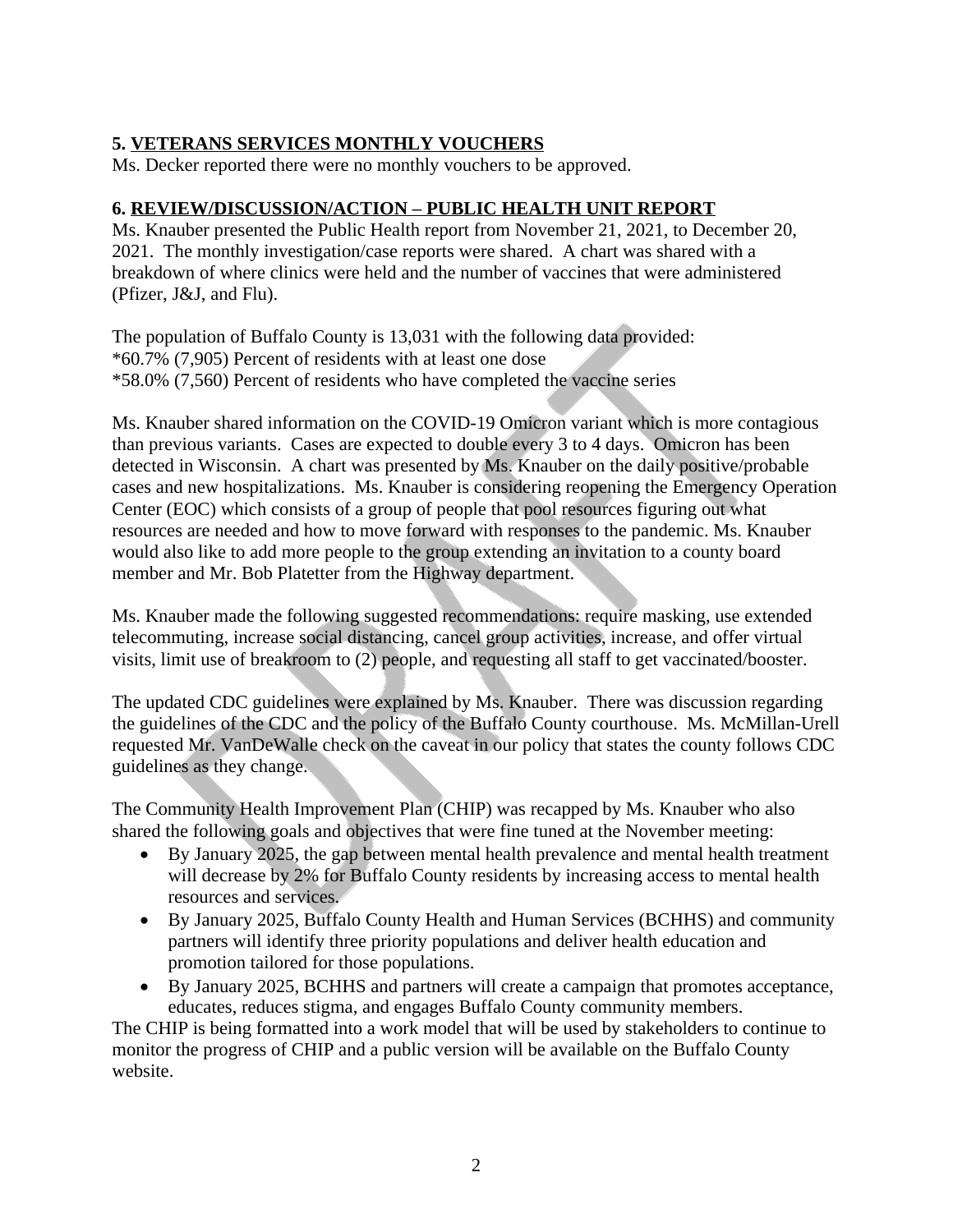## **7. REVIEW/DISCUSSION/ACTION – PUBLIC HEALTH COLLABORATIVE PROJECT CONCEPT PAPER**

Ms. Knauber provided an explanation of the PH Collaborative project whose aim is to further Wisconsin's governmental public health infrastructure based on the Public Health 3.0 model. The primary focus of this project is to address three system-wide infrastructure issues of local and tribal health departments: workforce, funding, and legal authority.

## **8. REVIEW/DISCUSSION/ACTION – ARPA PROPOSAL FOLLOW UP – NURSE FAMILY PARTNERSHIP**

Mr. Rynders provided an estimate of the ARPA proposal for a Nurse Family Partnership (NFP) that was presented at the December 2021 meeting. The estimated annual contract cost of the proposal will be \$90,155; \$87,000 for .5 FTE Nurse, 5 hours of required supervision time, National Service Fees, and training for the new nurse, \$2500 Cell phone/computer, \$555 Support materials for 10 clients, \$1000 Nurse Supplies (baby scale, stethoscope, BP cuff, adult scale, and lockable backpack.

Mr. Rynders reported the following information regarding the Opioid Settlement money:

**Opioid Settlement money coming to Buffalo County - we have received some recent** disappointing news on the approximately \$350,000 due us from drug manufacturers. We had heard we will start receiving money the second quarter of 2022. We now know the manufacturers have 20 years to pay us – there is too much flexibility to be able to predict the pace in which Buffalo County will receive these funds. Buffalo County cannot expend these funds until received. Also, there is a range of possibilities on how the opioid settlement dollars can be spent – and a number of county departments would potentially be able to present qualifying proposals.

**Medical Assistance** – home visits by a nurse under the Pre Natal-Care benefit of MA (MA-PNCC) pays for these visits for about 6 months of the up to 30-month period of NFP. Based on the collection experience of Eau Claire City-County Public Health, Buffalo County's annual MA-PNCC collection related to NFP cases is \$2,000-\$5,000.

**Substance Abuse Block Grant** – for moms in the NFP program, a certain percentage will be in recovery or in treatment regarding substance abuse. Carri got the following response from Ryan Stachoviak of the DHS, Bureau of Prevention Treatment and Recovery who is our DHS contact for SABG. He said: *"The Nurse-Family Partnership looks like it would be an allowable way to use the SABG, provided it is supporting mothers who are in recovery or treatment for substance use, which based on that description it sounds like that is the intent of the service."* Eau Claire City-County Public Health estimates the mom is in treatment or in recovery less than 10 % of their active cases. 10% of our active cases fitting these criteria would allow us to claim 10% of our Substance Abuse Block Grant allocation or about **\$10,000** if the SABG fund dollars are available.

## **9. REVIEW/DISCUSSION/ACTION – DHHS FINANCIAL UPDATE**

The Financial update for DHHS/Agent of the State through November 2021 was presented by Mr. Rynders for review.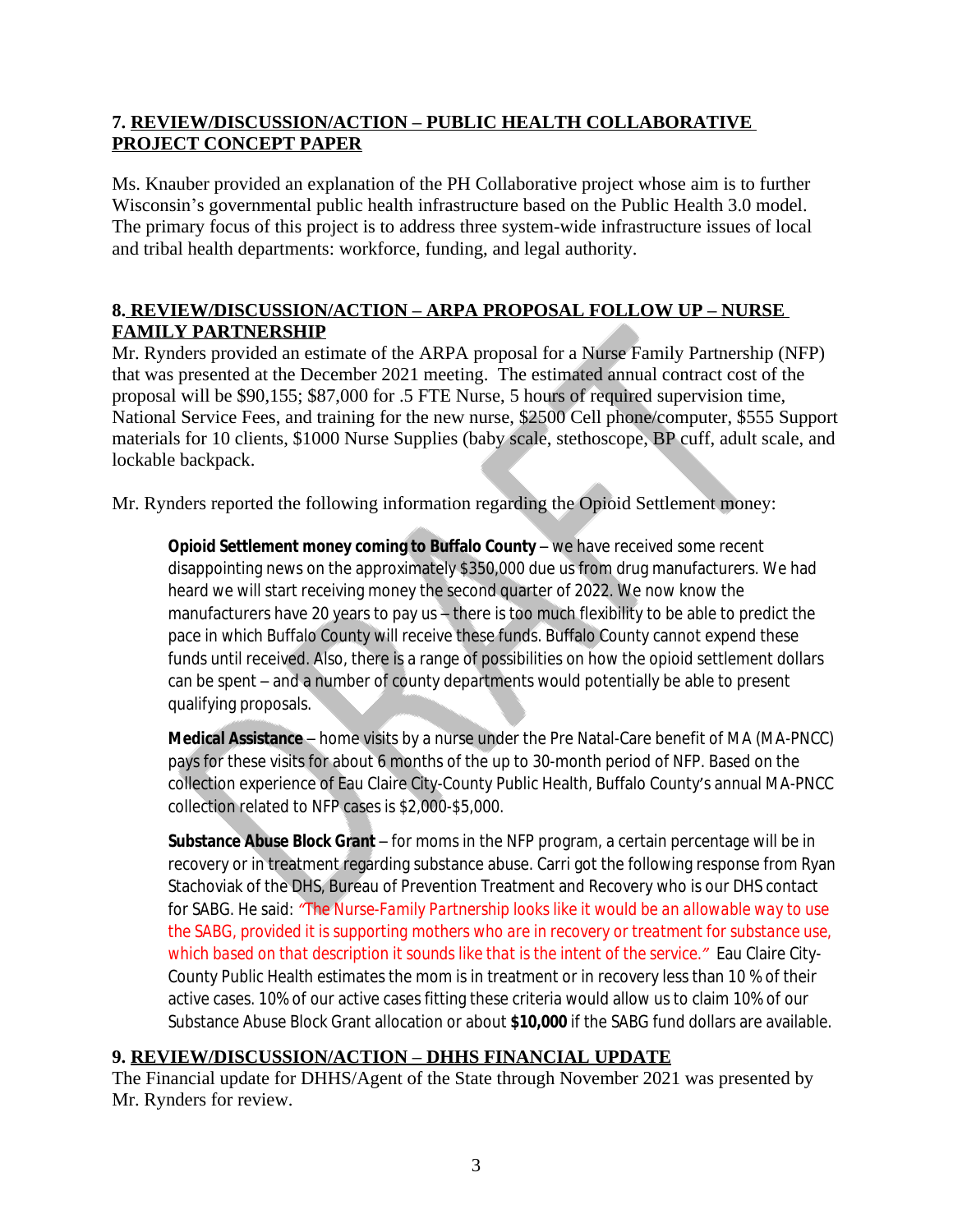## **10. REVIEW/DISCUSSION/ACTION – DHHS MONTHLY VOUCHERS**

The monthly vouchers were reviewed. A motion was made by Mr. Nelson and seconded by Mr. Schmidtknecht to approve the vouchers as presented. A roll call vote was taken. Motion approved.

## **11. REVIEW/DISCUSSION/ACTION – MONTHLY UNIT REPORTS**

Monthly unit reports were reviewed with no discussion.

### **12. REVIEW/DISCUSSION/ACTION – 2022 VETERANS/DHHS MEETING SCHEDULE**

Mr. Nelson brought to the committee's attention that the joint Committee meeting with Pepin County scheduled for October 24, 2022, is the same day as the County Board meeting. Mr. Rynders reported that after the Pepin County meeting is held on January 24<sup>th</sup>, a decision will be made on the change in date of the joint meeting. Mr. Rynders will email the committee on January  $25<sup>th</sup>$  on the date change.

#### **13. REVIEW/DISCUSSION/ACTION – WESTERN DAIRYLAND COMMUNITY ACTION**

Mr. Nelson reported there was no meeting in December 2021.

## **14. REVIEW/DISCUSSION/ACTION – DHHS DIRECTOR**

Mr. Rynders reported on the Administrative Coordinator transition meeting held with Ms. Hansen and Mr. VanDeWalle involving the issues and trends affecting DHHS.

## **15. REVIEW/DISCUSSION/ACTION – CHAIRPERSON'S REPORT**

None

#### **16. REVIEW/DISCUSSION/ACTION – Closed Session to Conduct Employee Performance Evaluations**

Roll Call Vote *The Committee may enter into closed session pursuant to WI State Statutes 19.85 (1)(c) for the purpose of considering employment or performance evaluation of any public employee over which the governmental body has jurisdiction or exercises responsibility.* Ms. McMillan-Urell made a motion to go into closed session @ 7:20 PM and Mr. Grisen seconded the motion. A roll call vote was taken. Motion approved.

## **17. REVIEW/DISCUSSION/ACTION – The Committee May Return to Open Session**

Mr. Schmidtknecht made a motion to return to open session @ 7:27 PM and Ms. Beseler seconded the motion. A roll call vote was taken. Motion approved.

## **18. REVIEW/DISCUSSION/ACTION – NEXT MEETING DATE AND TIME**

The next meeting is scheduled for Tuesday, February 1, 2022, at 6:00 PM.

# **19. PUBLIC COMMENT NOT RELATED TO AGENDA ITEMS**

None